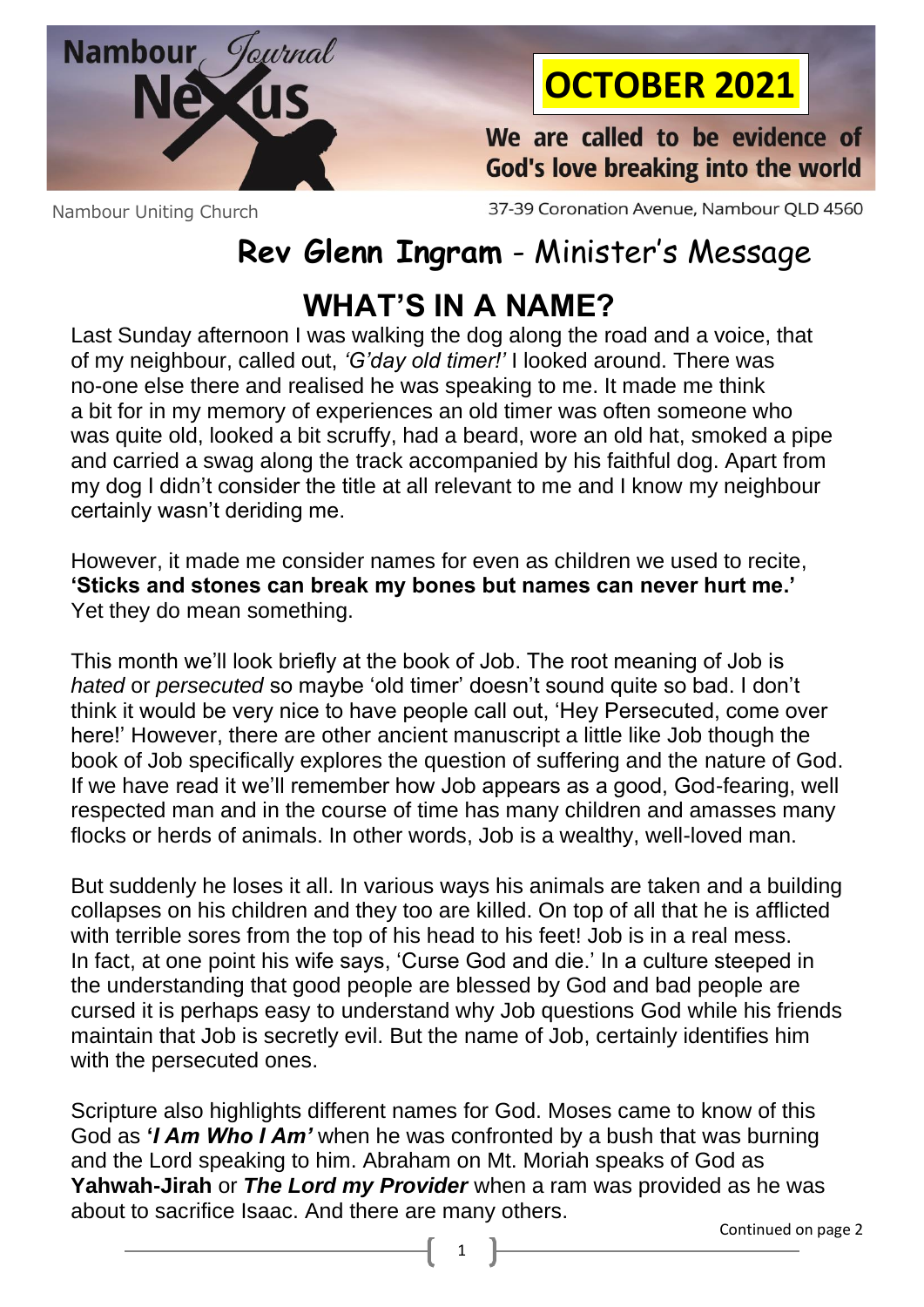#### Continued from front page

 $\Box$ 

In the New Testament according to Acts 11 the disciples of Jesus were first called Christians at Antioch. In others words the community at Antioch understood them to be followers of Jesus Christ and atheistic to the roman gods by what they did and what they said. They were *Christed people*. Suddenly we are on to something very important for we might ask how does the community view us? *The religious sort, some sort of hypocrite, a church-goer, an old timer even a god-botherer or a high flier* as someone said to me? I guess it depends on how people understand faith but I'm sure we'd all appreciate being called a **'Follower of Jesus Christ'** because **by the grace of God we are seeking to live up to that name by faith, word and action**. There really is something very important in the name! In the name!

#### **REV MAILE MOLITIKA**

=================================================================================

 A few words to introduce us more fully to Rev Maile Molitika whom we have invited to be our new Minister of the Word. We are looking forward to him commencing his ministry with us early in 2022.

 Maile arrived in Australia in 1984 and lived in Sydney for a number of years. During that time, he studied and was involved in the local Uniting Church, holding various positions as a lay person before training for the Ministry. Maile commenced theology study privately, having already been accepted as a Lay Preacher.



Rev Maile and his lovely wife Siale

 He presented as a Candidate for Ministry in 2001 and his first placement was as Minister of the Word at Narrandara in rural NSW. He and his wife share a great interest in music. Ξ

 Ten years ago he moved to Queensland as the Minister at Park Uniting Church in Brisbane and has led that congregation ever since. Park Uniting Church is a congregation which includes many of the local Tongan Community from that area.

 Maile & Siale have a family of 6 children, all of whom are now adults, but they continue to care for their 11-year-old grandson who is looking forward to coming to Nambour with them. Γ

 Ian Woodward has recently visited Maile & Siale in Brisbane and Ian tells us they shared very happy thoughts about joining us in Nambour.

We pray for God's blessing on Rev Maile's ministry with us we pray for his wife and family, and also on our support and encouragement for him.

The **NeXus** between our mission and our spiritual power is the gathered congregation. While God comes to us by His Spirit thus transforming us by his grace, we are drawn into precious fellowship with each other. As a congregation gathers for worship, it is being strengthened, then sent out again for a missional purpose.

In times such as these, this copy of **Nambour NeXus** is provided so that you may have resources to assist you in your personal or household worship of God, to assist you in growing your faith, and to encourage your concern and prayers for others.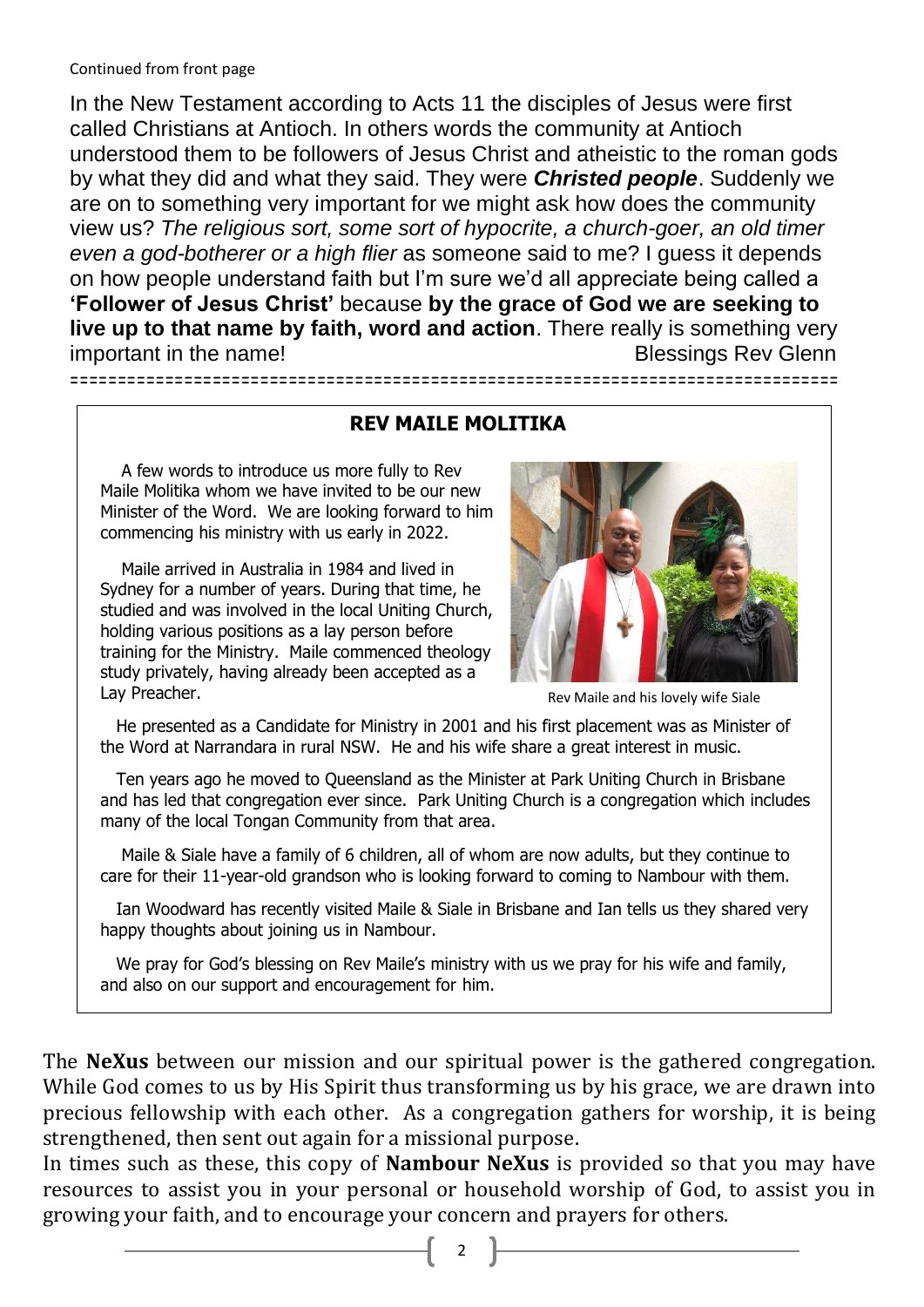## **MAKING A DIFFERENCE THROUGH OUTBACK LINKS**

As an offshoot of Frontier Services, Outback Links (OBL) connects volunteers with people in remote Australia doing it tough. Practical help is provided through anything from care taking to property maintenance, gardening to painting, help in the home or perhaps general farm support.

Our "new beginning" started with OBL in 2006 and what an opportunity that has proven to be even now in 2021. With connections from Windorah to Charleville, Augathella, Morven, Bollon, Surat and Murgon our time with OBL has held many amazing experiences. There's probably a book full of special tales, (some daunting, some sad and some quite humorous) to be told.

Since our first placement my involvement has been in household chores, rejuvenating house and vegetable gardens, pruning orchards, sewing curtains and quilts, entertaining youngsters (I have read endless stories), doing bookwork and providing company for the amazing women who are housekeeper, mother, home schooler, gardener and most importantly right-hand roustabout to their husbands.

Kevin's handyman skills have included renovating bathrooms and toilets, replacing insect screens on houses and shearer's quarters, painting kitchens, paving all weather paths, helping rebuild blown apart sheds among other things. While out and about he has become adept at erecting fences (some 60km or so to date), mustering cattle and sheep, used a backhoe to bury a cow, even driven a dozer to clear irrigations channels, among many other much needed odd jobs. All these tasks happen no matter the weather, be it in 47 degree heat for over a week in summer, or under 10 degrees for five or six days in a row in winter, with a stiff westerly blowing.

There are endless benefits that flow from the physical efforts of volunteers and while our individual abilities are now somewhat diminished as the years have elapsed, more important to us are the bonds that have grown with these families. We have made a conscious effort to develop real connections with them and have become as much part of their family as they are of ours. We arrive as complete strangers, but within the space of a few weeks, we depart as firm friends.

We have regular contact with our families via email, SMS and telephone calls; sometimes for just a chat, (good for an hour or so), and sometimes to talk over a problem property-wise or family-wise; in other words being a listening ear.

#### **One of the nicest feelings of all is to receive in the mail a large envelope addressed in colourful printing**

#### **Marvellous MaMarg & Krackin PaKev, 10 Cooee Court, Nambour Q 4560**

 **crammed with marvellous artworks created by some of our adopted grandchildren. This surely is in answer to "Dear Lord, please help me be your hands on earth."**

Love and blessings, Margaret Johnston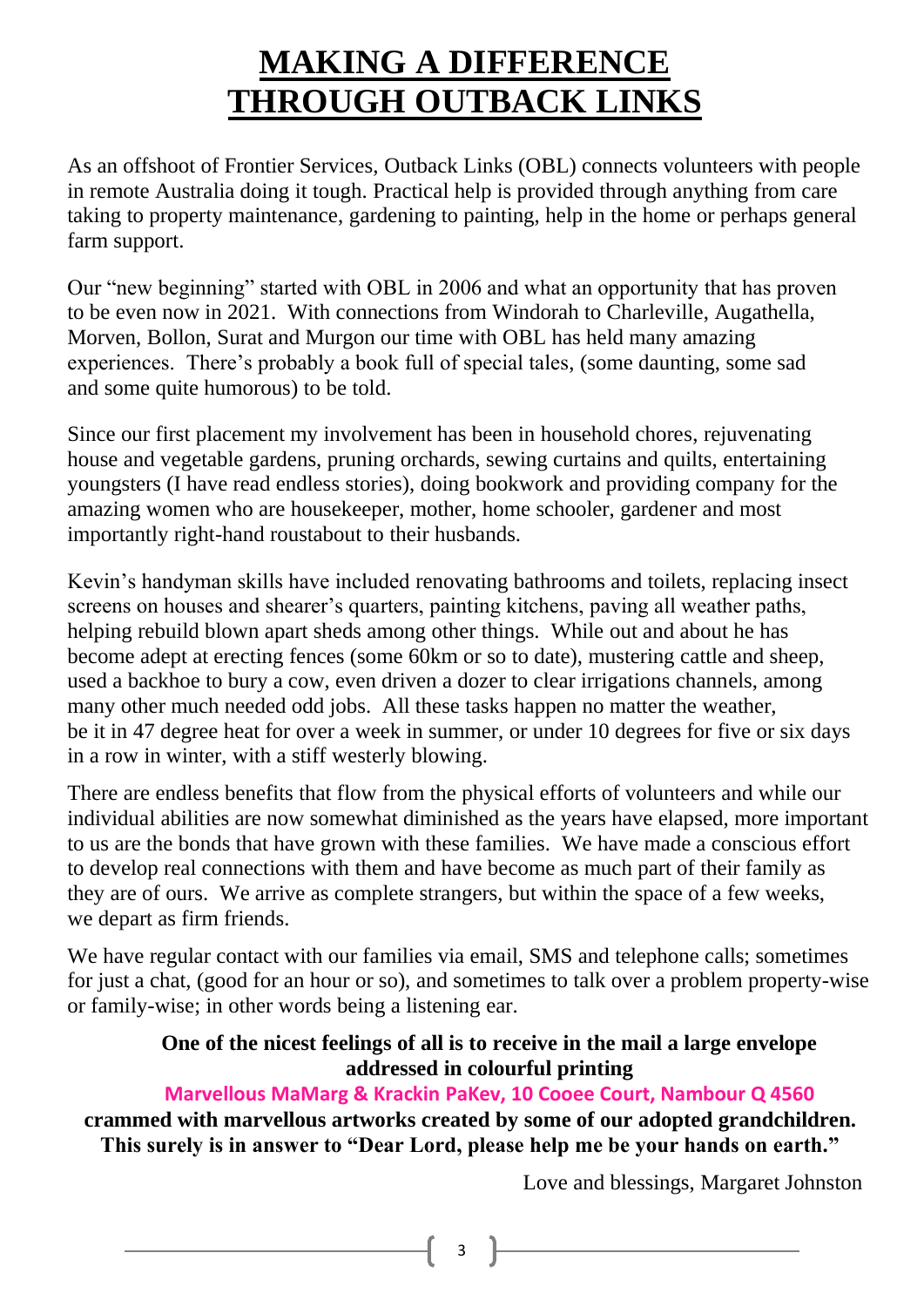# Daily Prayers

With our focus this month on Frontier Services our Prayers look to God as

#### **'Our God of the Outback'**

Let us pray together

#### DAY<sub>1</sub>

Our God of the Outback – You know what it is like… you were there with Moses when he was lost in the wilderness. You led him and fed them all, guiding them safely to the Promised Land.

For many of those in the outback today it is their Promised Land, but it can be tough and they can get lost in the vastness stretching around them.

Lead them in your way, feed them with your loving care and guide them safely day by day.

Lord, Jesus, may we go out into the world to shine with your love, listen with your ears and speak words of kindness and hope to everyone we meet – in your name.

#### $DAY2$

Our God of the Outback – you know what it is like…you were there with David, youngest brother, left alone to mind the sheep, while the others were excitedly meeting important officials.

Be with those in the outback today who are feeling left alone in a tough world, fearful of what might come and envious of other's good fortune. 'Our next door neighbour had good rain and we had nothing,'

Lead them in your way, support them with your loving arm and guide them safely day by day.

Lord Jesus, may we go out into the world to shine with your love, listen with your ears and speak words of kindness and hope to everyone we meet  $-$  in your name



## $DAY3$

Our God of the Outback – you know what it is like… you were there with Esther all those years ago, and although your name is not mentioned in her Bible story she knew you were there with her.

Loving God, there are many of us in the Outback who do not mention your name in our stories but know you are always with us loving, guiding, caring for us day by day. Give us the strength to mention you, even talk boldly about you, in our daily world because there are many others who need to hear and own your name.

Lead us in your way, support us with your loving arm and guide us safely day by day. Lord, Jesus, may we go out into the world to shine with your love, listen with your ears and speak words of kindness and hope to everyone we meet – in your name

## $DAY4$

Our God of the Outback – you know what it is like… you were there when your son spent 40 days and 40 nights being tempted in the outback desert.

Be with those in their own deserts, being tempted day by day. The world has so much to offer and at times it is too difficult to know what will keep us close to you, Take us all under your wing and steer us in your way, guiding us safely day by day.

Lord, Jesus, may we go out into the world to shine with your love, listen with your ears and speak words of kindness and hope to everyone we meet  $-$  in your name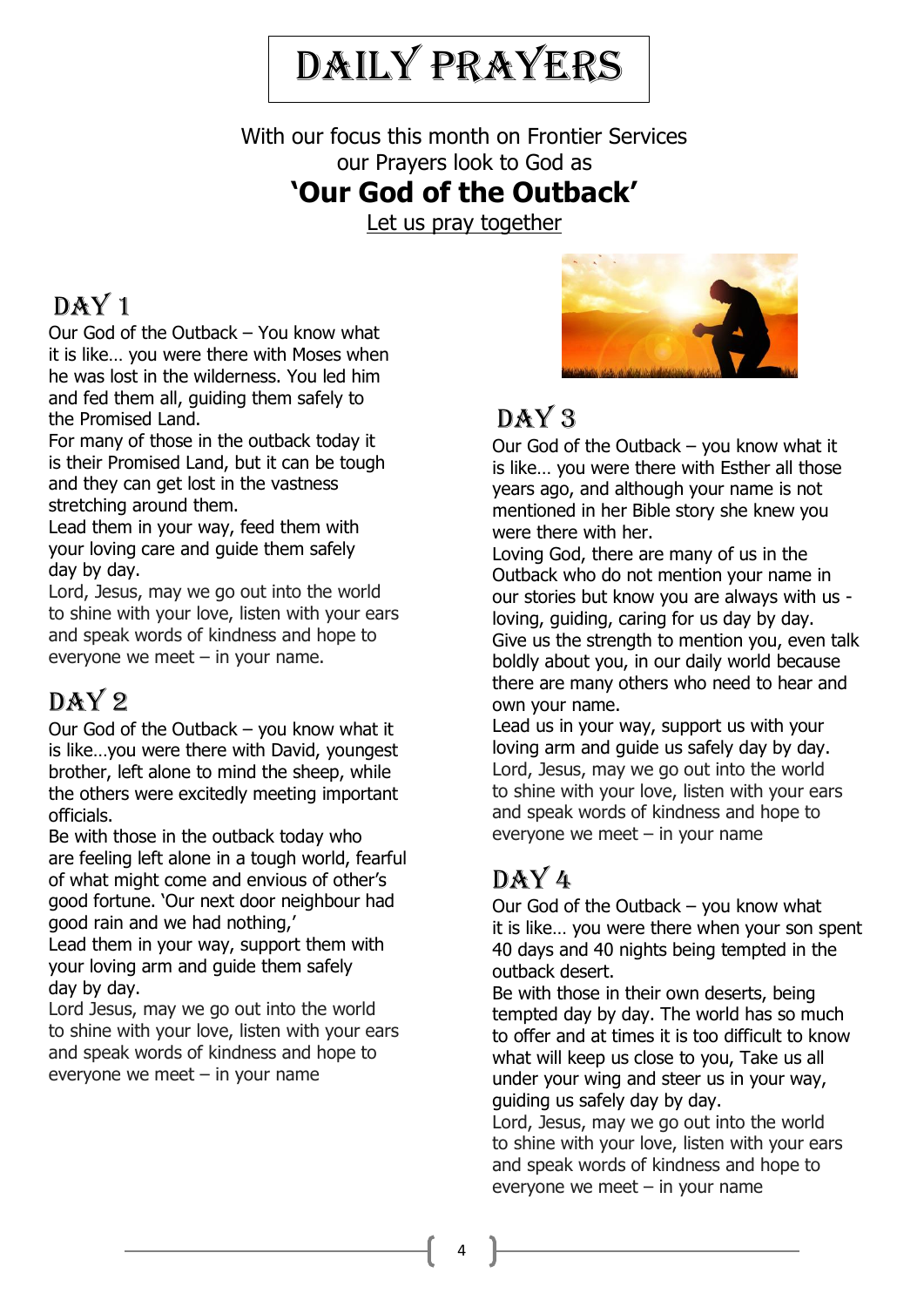## $DAY<sub>5</sub>$

Our God of the Outback – you know what it is like…you were there with Paul, imprisoned day and night but still speaking of your glory. Dear Lord, these are troubled times, we have become lost in a maze of fear and anxiety. Each day brings distressing reports of illness and death. Like Paul we are in lockdown and frustrated at being so restricted, give us the courage and the trust to hold on to our faith in you and share it with others. Lead us in your way, support us with your

loving arm and guide us safely day by day. Lord, Jesus, may we go out into the world to shine with your love, listen with your ears and speak words of kindness and hope to everyone we meet  $-$  in your name.

#### DAY 6

Our God of the Outback – you know what it is like… you were there with Rev John Flynn when he saw the need and grasped the vision, leading to the beginning of the Royal Flying Doctor Service which has opened up the vastness of the Outback.

Be with those today who feel themselves cut off from friends and family, especially those in remote areas and in Lockdown across the world. Help us to reach out to one another with loving care and compassion, so that we can all live our best life for you. Lead us in your way, support us with your loving arm and guide us safely day by day. Lord, Jesus, may we go out into the world to shine with your love, listen with your ears and speak words of kindness and hope to everyone we meet  $-$  in your name

### $DAY7$

Our God of the Outback, you know what it is like – you have been there for many years with the Frontier Services Links folk and the Chaplains as they offer friendship & care and freely share your word.

And you were there with a lonely young woman, far away from her own family and friends, struggling in her aloneness to support husband and children.

But Lord, she knew you were there with her as she gave her care and support to the indigenous women and children day by day. Lead us in your way, support us with your loving arm and guide us safely day by day. Lord, Jesus, may we go out into the world to shine with your love, listen with your ears and speak words of kindness and hope to everyone we meet – in your name

#### **ACKNOWLEDGMENT OF FIRST NATIONS PEOPLE**

This land on which we live and worship is God's land and God's Spirit dwells here. We acknowledge the Kabi Kabi people, traditional custodians under God of the Sunshine Coast and its hinterland. We pay our respects and pray for their elders and all their descendants. We are thankful that we can share with them in our community and nation. We reaffirm our commitment to care for the land and participate in the reconciling journey, for God requires this of us.

**CHURCH EMAIL [nambouruca@gmail.com](mailto:nambouruca@gmail.com) FACEBOOK [www.facebook.com/nambouruniting.church](http://www.facebook.com/nambouruniting.church) YOUTUBE CHANNEL nambouruca.youtube WEBSITE nambouruniting.org.au**

**2021 Sunday Services are available on the Nambour Uniting Church Website and youtube The website also contains Mission Possible photos, word study, reflections, stained glass windows and more Thanks to Don Heaton for recording our Services, and Ian Brown for our great website**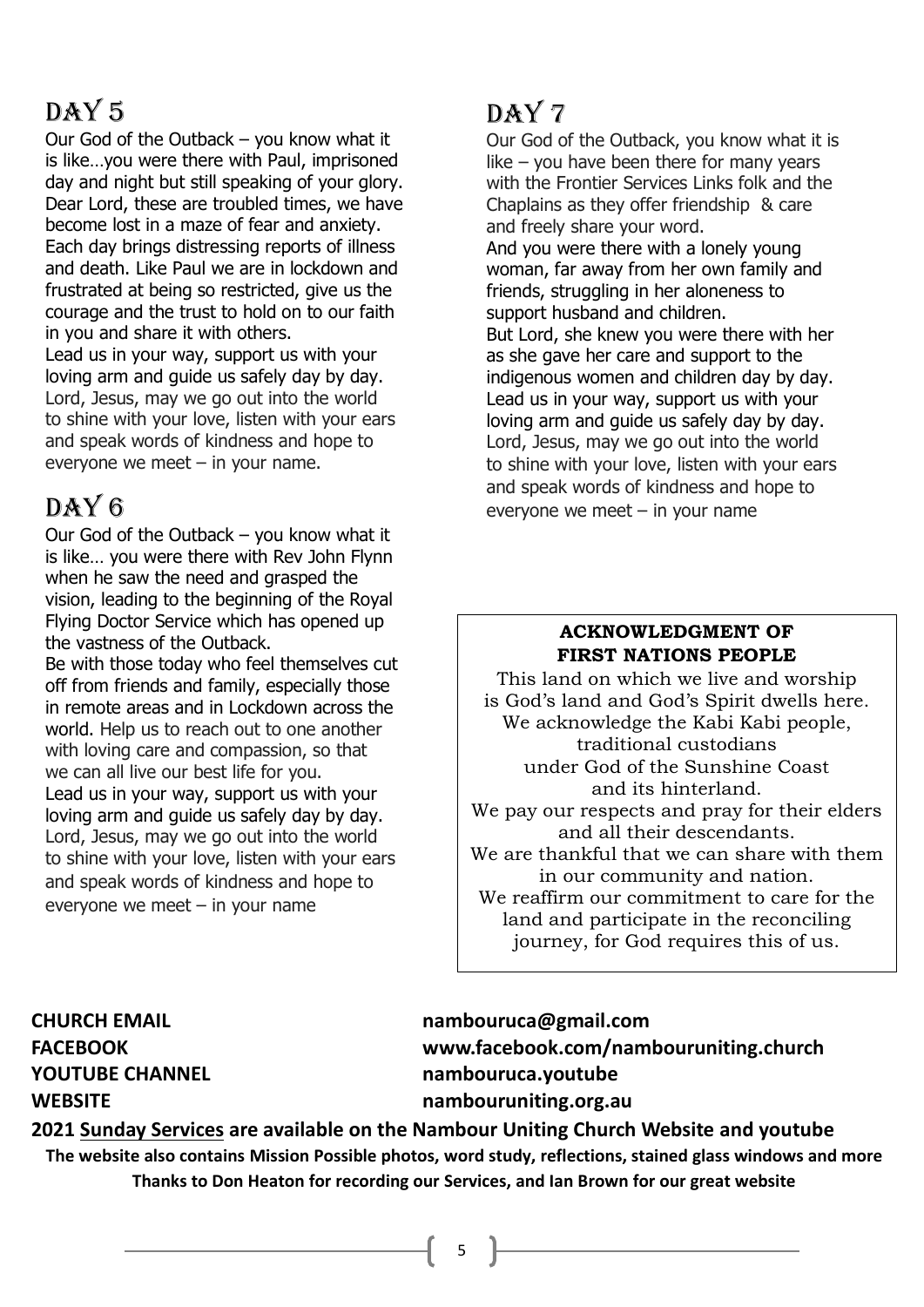#### BETTY JENKINS – in the OUTBACK

As a young woman Betty trained as a nurse in Rockhampton and volunteered to work with the Australian Inland Mission in outback Australia.

And this is her story as she remembers it  $-$ 

**'My first appointment was at FITZROY CROSSING in Western Australia. It is 200 miles from Derby on the west coast and 200 miles from Hall's Creek in the East Kimberleys. We spent 2 weeks getting there from Brisbane by train to Mt. Isa, bus to Tenant Creek, Padre utility to Darwin, small plane to Hall's Creek and then with the Padre to Fitzroy Crossing, calling in on all the stations in our network.**

**It was a community of 10 whites and lots of Aborigines. There was a United Aboriginal Mission at Fitzroy Crossing with Preston Walker in charge. The Flying Doctor came once a fortnight flying in from Wyndham although our contact base by transceiver was at Derby. On a couple of occasions Ophthalmologists flew in for treatment of trachoma in the Aboriginal population. I had 2 weeks training at the Dental Hospital and on occasions had to pull teeth.** 

**Once at the hospital we had to conduct a Funeral for a person from a property in the district.**

**My next appointment was to RADIUM HILL, 80 Kilometres from Broken Hill. It was a uranium mining town with a population of 1000 people. It was an eventful trip just getting there, with the train from Brisbane to Broken Hill, and then, because the roads were impassable after rain, I was put on another train to go to a siding called Cutana. Here the transport officer of the mine met me and drove over slippery roads to the hospital.**

**The hospital was very busy – with births and mine accidents, as well as other hospital cases. Some miners thought we [2 of us] shouldn't have to do all the cooking and other work as well as one of us always being on call.** 

#### **The Flying Doctor came once a fortnight. We also took Sunday School, played tennis and I taught dress making at the school.**

It was here that Betty met Jack Jenkins, a pilot with the Royal Flying Doctor Service at Broken Hill. Jack & Betty were married in 1956 and made Broken Hill their home. Their two Daughters, Frances & Maree, grew up there. In retirement they moved to Nambour in 1981.

Her life has been one of giving - always thinking what she could do to help others.



**"We were reminded of the resilience of the people of the bush and how tough some were doing. It brought home to us how important the work of Frontier Services is for families, and for workers who are away from their families." Pinjarra Uniting Church**

#### **Great Outback BBQ**

Each year the Great Outback BBQ raises vital funds to keep Frontier Services on the road in remote Australia.

At this time of year we are all invited to our own Great Outback BBQ event at Church to show our support for Frontier Services.

On the **10th October,** we will gather around the BBQ raising money and support for a great cause – our farming and regional communities.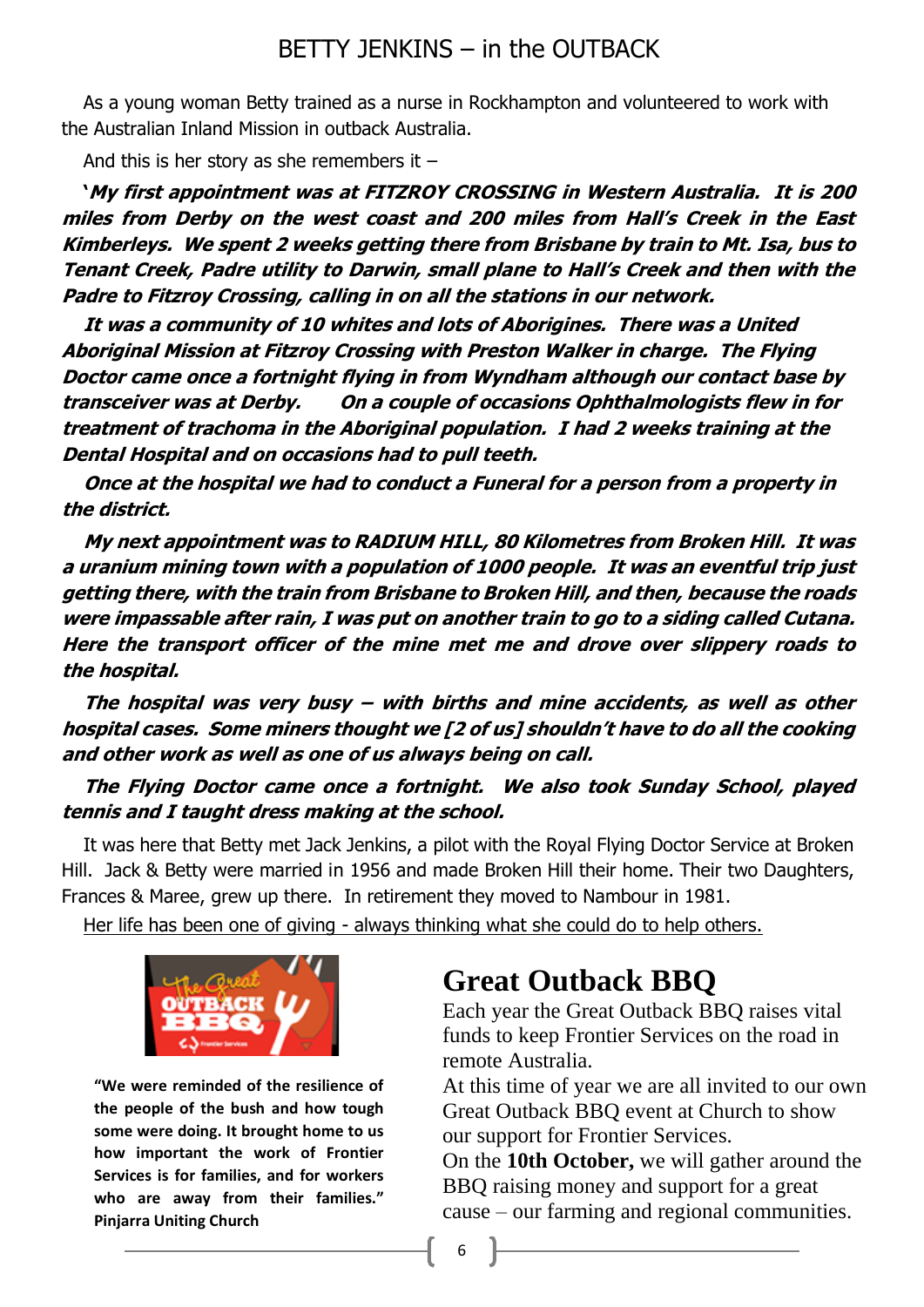## *Waiting in the Side Loop*



Trains fascinate me. I never cease to marvel at the way railways are able to keep trains moving in both directions, using only a single track. Single track working relies on a series of loops in which one train can be held, while another travelling in the opposite direction, passes it. Of course, modern computers make it much easier to

"keep track" of them. But when one goods train can have four locomotives and 70 freight cars, it must really test the system.

Nevertheless, the system can prove frustrating for impatient travellers. On one occasion, our express was moving along quite well, on a single track, until quite suddenly we came to a stop. It was dead of night and we were stuck in the middle of nowhere. We sat there, motionless, in what seemed to be black empty space, waiting. Then it came, another express travelling in the opposite direction. With a great roar and a flicker of lights, it flashed past us before disappearing into the night once again. Now we knew why we were stuck in the side loop. As that speeding train flashed past us, I was very grateful indeed to be sitting in the side loop.

Sometimes in life we find ourselves in a side loop situation, just sitting, going nowhere. Most find the waiting very difficult. We impatient humans seem to want to be always on the move, but there are times when we come to a complete standstill, going nowhere, uncertain about our future direction.

Yet I am sure that God puts us into a side loop for good reason. For one thing, we learn patience. There is not much else we can do but wait. For impatient people such as myself, we need to learn how to wait quietly for the future to unfold. We may have been rushing headlong into a disastrous situation. The temporary "on hold" has not only prevented certain disaster but provided a much needed opportunity to review our position. Time has an incredible knack of sorting things out!

Rather than complain about "being stuck" or "going nowhere" (such as during a Covid lockdown), we should welcome these enforced opportunities to review our current progress and status. Perhaps it is time to re-evaluate our lifestyle and recalibrate our values. The Prophet Isaiah recognised that "in quietness and trust is your strength" (Isa. 30:15). Times out for review and reflection are vital in ensuring a safe journey through life. You never know, we may avoid making some very serious mistakes! Side loops are necessary stages along the journey.

Rev Graham Warne

(Next Month we'll follow up with some reflections on the value of a regular Sabbath!)